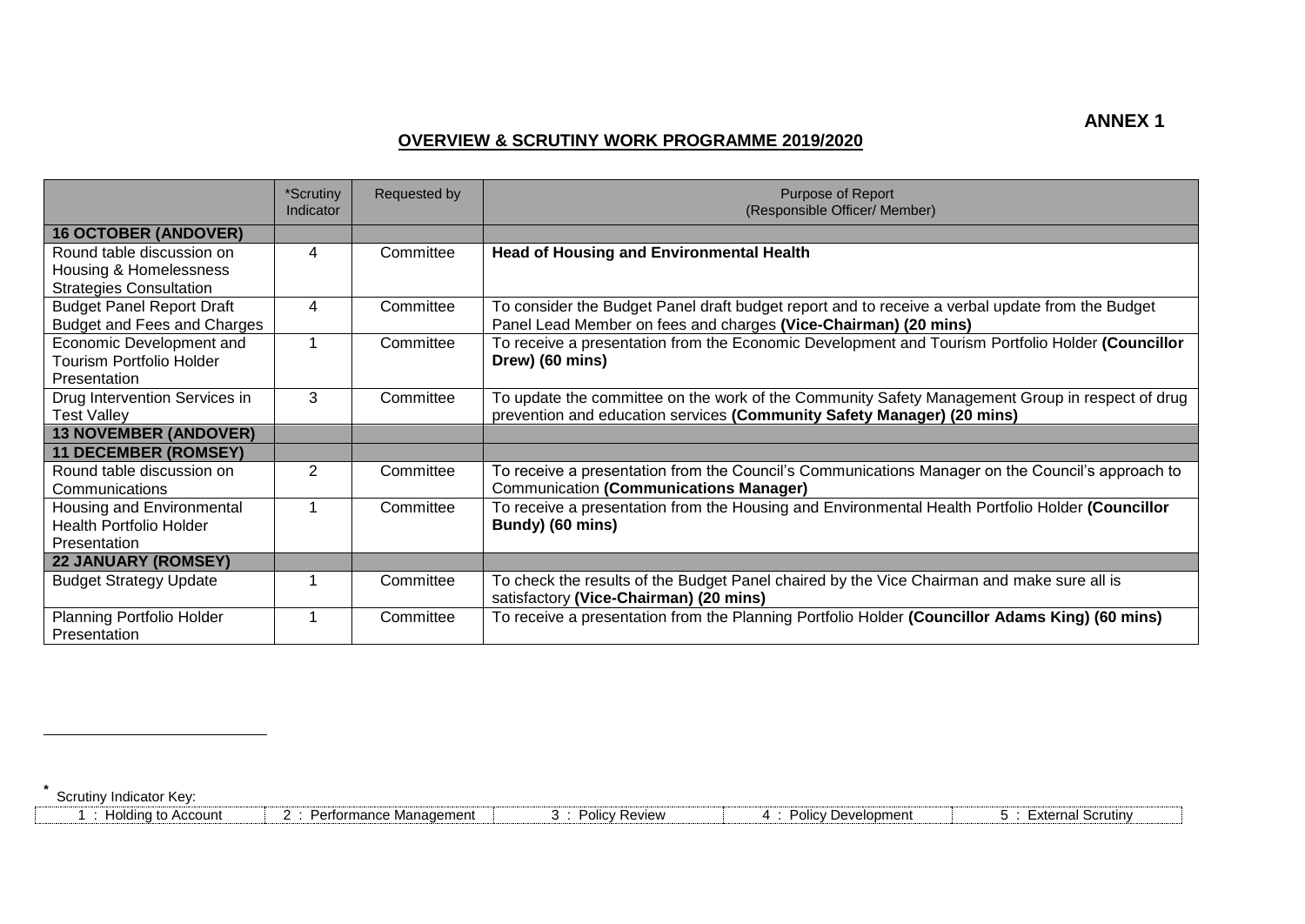| <b>19 FEBRUARY (ANDOVER)</b>   |   |           |                                                                                                         |
|--------------------------------|---|-----------|---------------------------------------------------------------------------------------------------------|
| Round table discussion on      |   |           | <b>Corporate Director</b>                                                                               |
| Romsey Future                  |   |           |                                                                                                         |
| Progress Report on PIP Panel   | 2 | Committee | To receive an update on the findings of the Public Involvement Panel (James Moody) (20 mins)            |
| <b>18 MARCH (ROMSEY)</b>       |   |           |                                                                                                         |
| Round table discussion on      |   |           | <b>Andrew Pilley</b>                                                                                    |
| partnership working with the   |   |           |                                                                                                         |
| Police and the CSMG            |   |           |                                                                                                         |
| Presentation on local policing | 5 | Committee | Chief Inspector to attend to discuss progress with local policing in Test Valley.                       |
| Climate change report back     | 4 | Council   | To consider the action plan from the Climate Emergency Working Group (Councillor Jeffrey) (60           |
|                                |   |           | minutes)                                                                                                |
| <b>22 APRIL (ANDOVER)</b>      |   |           |                                                                                                         |
| <b>OSCOM Chairman's draft</b>  | 2 | Committee | To consider the Chairman's draft Annual Briefing prior to being submitted to Council (CIIr Jeffrey) (15 |
| annual report                  |   |           | mins)                                                                                                   |

| DATE TO BE CONFIRMED                                                      | *Scrutiny<br>Indicator | Requested by | Purpose of Report<br>(Responsible Officer/ Member)                                                                                                                                             |
|---------------------------------------------------------------------------|------------------------|--------------|------------------------------------------------------------------------------------------------------------------------------------------------------------------------------------------------|
| Round table discussion on<br>Social/Affordable Housing                    |                        | Committee    | The Head of Housing and Environmental Health to lead a discussion on the current national situation on the<br>delivery of social/affordable housing (Head of Housing and Environmental Health) |
| Hampshire Fire and Rescue                                                 |                        | Committee    | To update the Committee on how the new structure is working                                                                                                                                    |
| Review of the Area Planning<br>Committee pilot                            |                        | Committee    | To update the Committee on how the Area Planning Committees pilot is working.                                                                                                                  |
| The promotion of healthy life<br>styles linked to sport and<br>recreation |                        | Committee    | <b>Head of Community and Leisure</b>                                                                                                                                                           |

**\*** Scrutiny Indicator Key:

 $\overline{a}$ 

| Holding to Account | Performance Management | <b>Policy Review</b> | <sup>'</sup> Development<br>Polic' | <del>E</del> xternal Scrutin∨ |
|--------------------|------------------------|----------------------|------------------------------------|-------------------------------|
|--------------------|------------------------|----------------------|------------------------------------|-------------------------------|